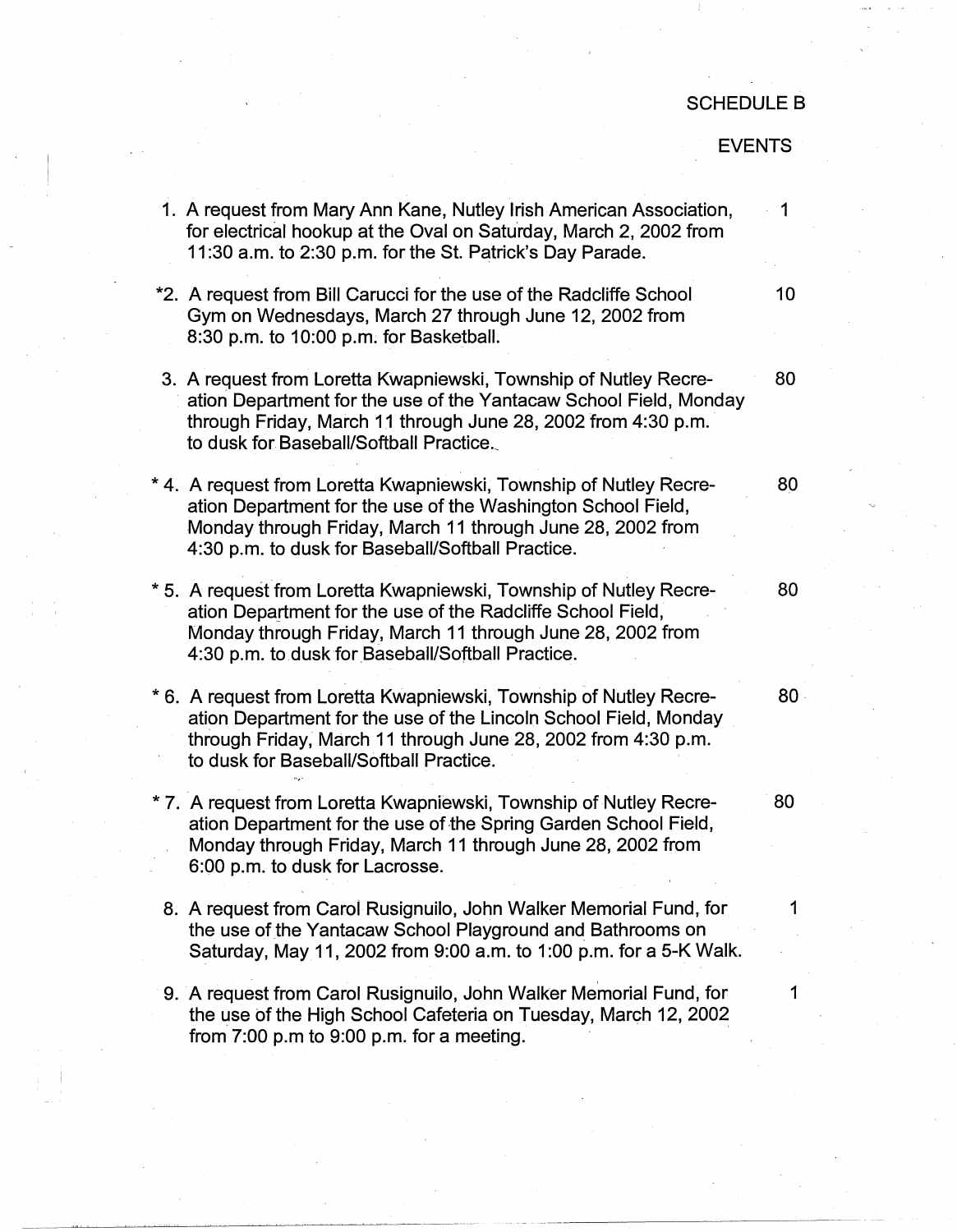## EVENTS

\*10. A request from Mrs. Byrnes, Yantacaw Talent Show Committee, 3 for the use of the Franklin School Auditorium on Monday, Wednesday and Friday, March 4, 6 and 8, 2002 from 5:30 p.m. to 9:30 p.m. for their Talent Show. 11. A request from Estelle Suchocki, Nutley Music Boosters, for the use 1 of the Nutley High School Kitchen and Cafeteria on Saturday, April 6, 2002 from 1 :00 p.m. to 10:30 p.m. for Cafe Night. \*12. A request from Linda Morella, Project Graduation Class of 2002, 2 for the use of the High School Teacher's Cafeteria and the Cafeteria on Saturday, April 13, 2002 from 12:00 p.m. to 4:00 p.m. to set-up, and Sunday, April 14, 2002 from 7:00 a.m. to 6:00 p.m. for a White Elephant Sale. 13. A request from Rob Castro, Cub Master, for the use of the Radcliffe 1 School Gym on Saturday, April 6, 2002 from 9:00 a.m. to 5:00 p.m. for a Pinewood Derby Race. \*14. A request from Patricia Sainz, Radcliffe parent, for the use of a 4 Radcliffe School Classroom on Tuesdays and Thursdays, March 5 through April 4, 2002 from 3:30 p.m. to 5:00 p.m. for Talent Show Practice. \*16. A request from Loretta Kwapniewski, Township of Nutley Recreation 17 Department, for the use of the Radcliffe School Field on Saturdays, March 2 through June 22, 2002 from 9:00 a.m. to 3:00 p.m. for Baseball/Softball Practice. \*17. A request from Loretta Kwapniewski, Township of Nutley Recreation . 17 Department, for the use of the Washington School Field on Saturdays, · March 2 through June 22, 2002 from 9:00 a.m. to 3:00 p.m. for Baseball/Softball Practice. \*18. A request from Loretta Kwapniewski, Township of Nutley Recreation 17 Department, for the use of the Lincoln School Field on Saturdays, March 2 through June 22, 2002 from 9:00 a.m. to 3:00 p.m. for Base-

ball/Softball Practice.